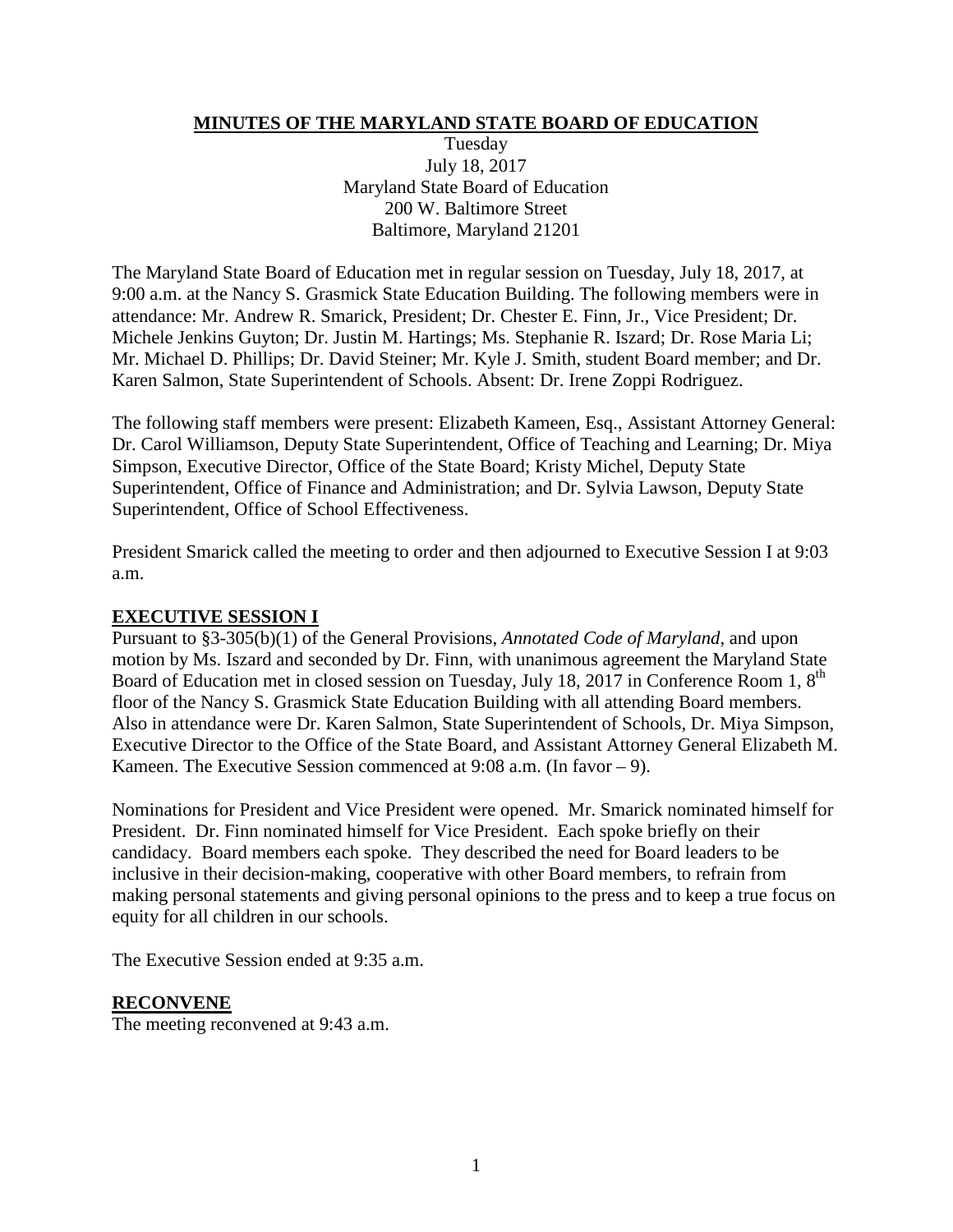# **ELECTION OF OFFICERS**

Held the annual election of officers and re-elected Andrew R. Smarick as President (In favor: 9; opposed: 0; abstained: 0) and Dr. Chester E. Finn, Jr. as Vice President (In favor: 9; opposed: 0; abstained: 0), each for a second term.

### **INTRODUCTION OF NEW AND CONTINUING BOARD MEMBERS**

President Smarick introduced and welcomed new State Board members Dr. Irene M. Zoppi Rodriquez (in absentia) and Mr. Kyle J. Smith (student representative). Mr. Smith expressed appreciation for his appointment and provided brief remarks.

President Smarick also welcomed members and staff of the Maryland Association of Boards of Education (MABE) and other guests.

### **CONSENT AGENDA**

- $\triangleright$  Approval of Minutes of June 26 and June 27, 2017
- $\triangleright$  Personnel (copy attached to these minutes)
- $\triangleright$  Budget Adjustments for June, 2017

*ACTION: Upon motion by Dr. Guyton and seconded by Dr. Finn, and with unanimous agreement, the Board approved the Consent Agenda as follows: (In Favor: 9; opposed: 0; abstained: 0).*

#### **ESSA ACCOUNTABILITY PLAN**

An update on the feedback received on Maryland's Draft ESSA Consolidated State Plan.

As of July 18, 2017, the MSDE received 189 responses. Of these responses, 50 percent of responses were from teachers and parents, with teachers representing 38.86 percent. Preliminary support for the overall plan is at 63.6%. The MSDE will provide more updated feedback at the August 22nd State Board meeting.

Representatives of the Maryland Association of Boards of Education (MABE) and the Public School Superintendent Association of Maryland (PSSAM) were also present to provide feedback on behalf of their members.

*ACTION: None. For information only.*

### **BALTIMORE CITY PUBLIC SCHOOLS WAIVER REQUEST**

Request for approval of the application to waive the post-Labor Day school start date and June 15 school end date for the following four schools in Baltimore City for the 2017-2018 school year: Harford Heights Elementary, James McHenry Elementary/Middle, Mary Rodman Elementary, and Commodore John Rodgers Elementary/Middle. Qualifying schools are those designated as low performing, at-risk, or charter.

*ACTION: Upon motion by Dr. Finn and seconded by Ms. Iszard, the Board approved the waiver request for all 4 schools (In Favor: 8; Opposed: 0; Abstained: 1 – President Smarick)*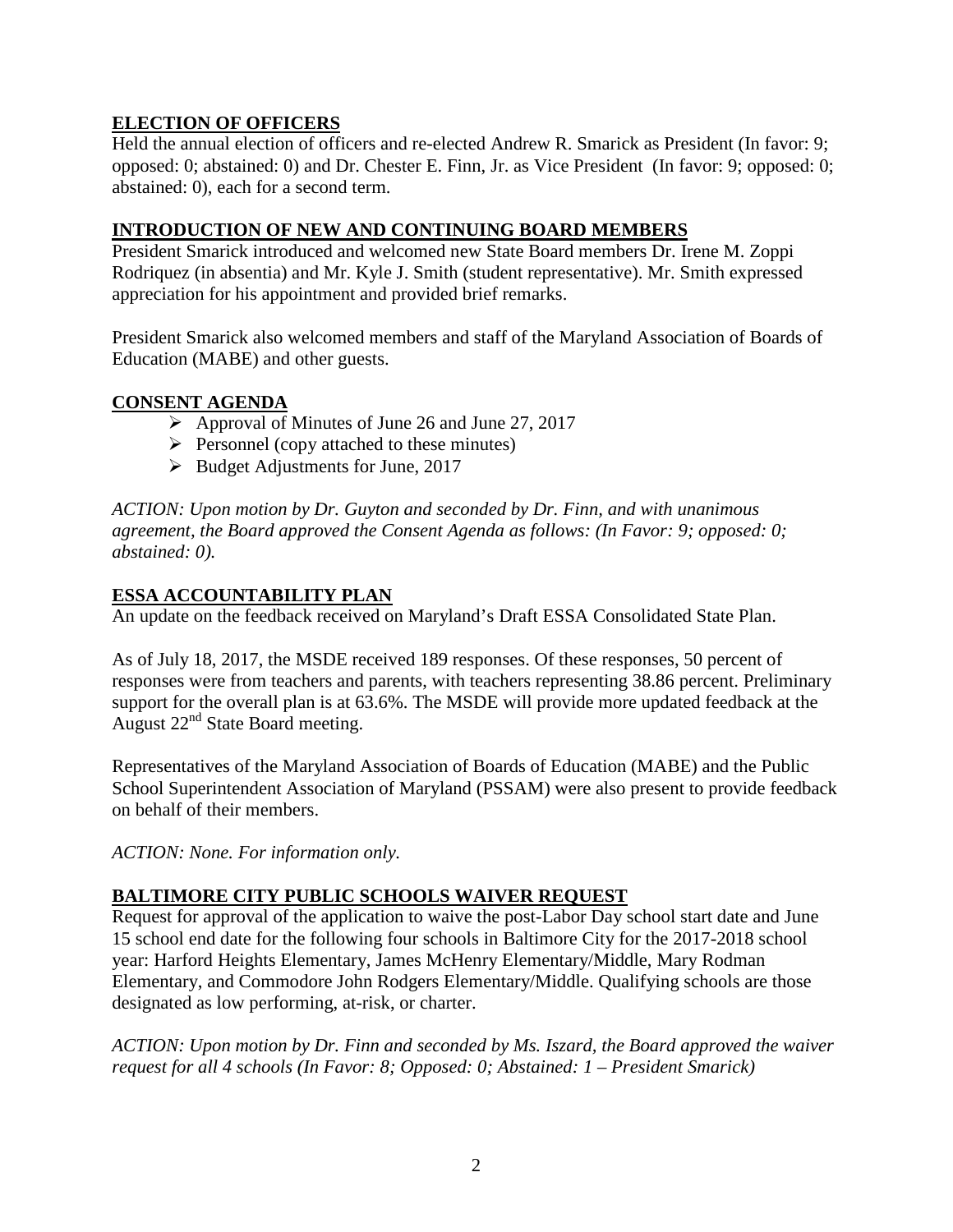# **INNOVATIVE SCHOOL SCHEDULE REPORT**

An update and recommendations from the Innovative School Schedule Workgroup on innovative school schedules that enhance student achievement. The Workgroup was formed in October, 2016 and charged by the State Board to explore effective practices and impacts of innovative school schedules, with a focus on expanding the school day and year, and to develop recommendations that will be used to inform State Board members on innovative school scheduling models that do not allow for prolonged lapses in instructional time.

Ten recommendations were presented. The full report is attached. There was also some discussion around the *official* state definition of "at-risk." MSDE staff will do additional research and provide an update to the State Board and recommendations for encouraging innovation among LEAs.

*ACTION: None. For information only.*

# **2015-2016 TEACHER AND PRINCIPAL EFFECTIVENESS RATINGS**

Overview of information on teacher and principal effectiveness ratings for the 2015-2016 school year. The Education Reform Act of 2010 and Code of Maryland Regulations (COMAR) 13A.07.09 identify requirements for evaluation of teachers and principals. All teachers and principals are required to be evaluated annually using either the state evaluation model or an approved locally developed model. The state evaluation model consists of equally weighted measures of professional practice and student growth. Evaluation models are required to provide, at a minimum, overall ratings of highly effective, effective, and ineffective.

The 2015-2016 teacher and principal effectiveness ratings represent 56,704 teacher effectiveness ratings from 24 schools systems and 1,320 principal effectiveness ratings from 23 school systems. Approximately 98% of teachers and principals are rated as effective or highly effective.

MSDE is in the process of collaborating with stakeholders to improve the quality and consistency of the teacher and principal evaluation process within and across school systems in Maryland. Dr. Salmon will be reviewing this information with Superintendents and will return to the State Board with updates and feedback and discussion of next steps.

*ACTION: None. For information only.*

### **REVISIONS TO THE PROCEDURES FOR REMOVAL OF PROFESSIONAL ASSISTANTS AND SPECIAL APPOINTMENTS**

Considered a request to approve proposed revisions to the State Board's policy on the *Procedures for Removal of Professional Assistants*. This policy was adopted in January, 1995, and has had only minor revisions since that time. The proposed revisions are intended to address current issues and improve consistency and operations, while preserving the overall intent of the policy in terms of fairness and due process for MSDE employees facing termination.

*ACTION: Upon motion by Dr. Finn, seconded by Dr. Steiner and with unanimous agreement, the Board approved the request (In Favor: 9; Opposed: 0; Abstained: 0)*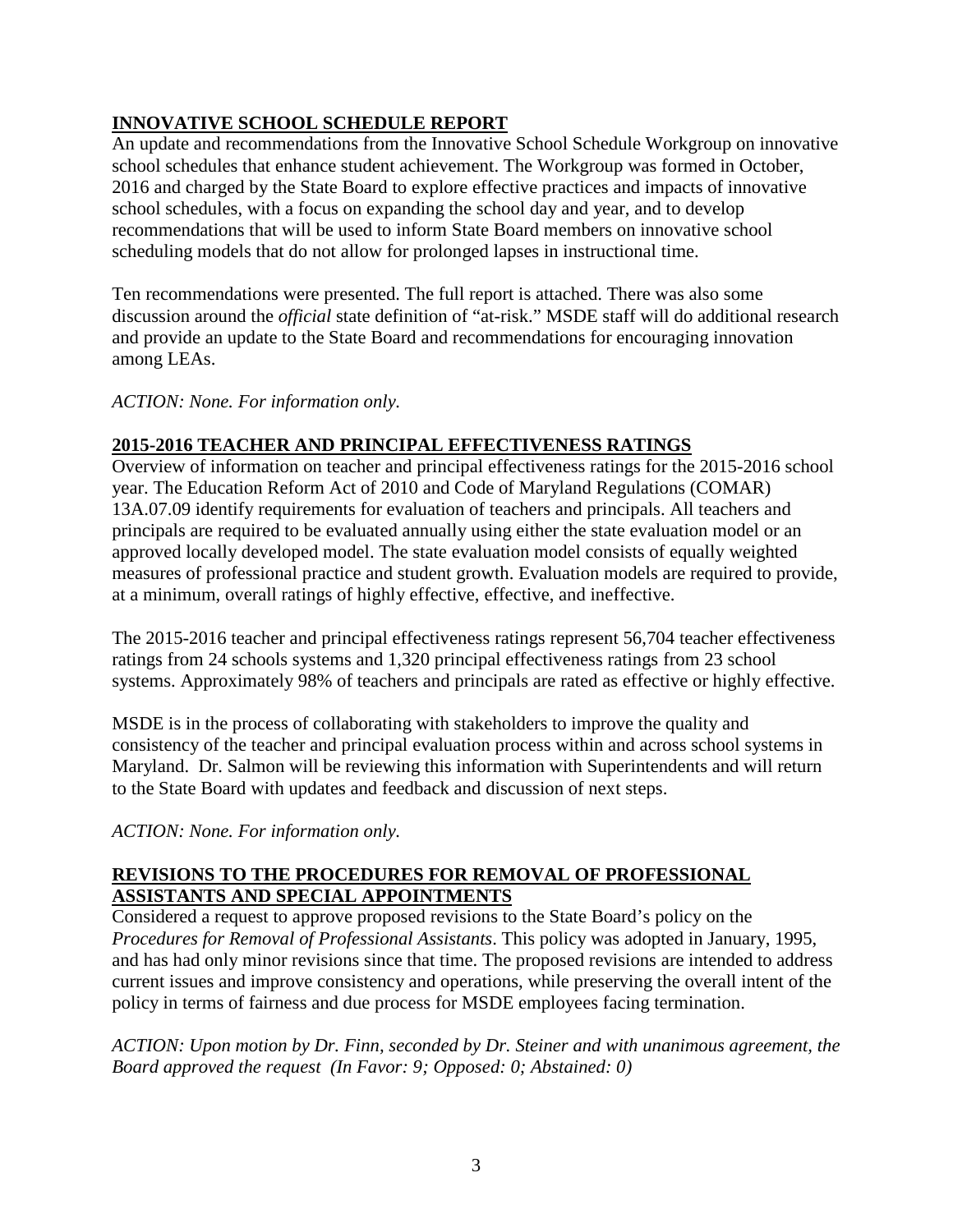# **STATE SUPERINTENDENT'S REPORT**

 **District Spotlight on Innovation: Baltimore City Lab School Turnaround Strategy:** Dr. Sonja Santelises, Superintendent, Baltimore City Public Schools, presented information on the Baltimore City Lab School Turnaround Strategy

# **Lead Higher:**

Update on the implementation of MSDE's *Lead Higher* initiative to close equity gaps for lower income students and students of color in Maryland's Advanced Placement (AP) and International Baccalaureate (IB) programs. Six local school systems have selected 22 schools for participation in the 2017-2018 cohort.

#### **Baltimore City Schools Support Update**: Discussion of Customized Support(s) for School Improvement

### *ACTION: None. For information only.*

# **EXECUTIVE SESSION II**

Pursuant to §3-305(b)(1) & (7) of the General Provisions Article, Annotated Code of Maryland, and upon motion by Dr. Steiner and seconded by Mr. Phillips, with unanimous agreement, the Maryland State Board of Education met in closed session on Tuesday, July 18, 2017 at 12:45 p.m., in Conference Room 1, 8th floor of the Nancy S. Grasmick State Education Building. All Board members were present. Also in attendance were Dr. Karen Salmon, State Superintendent of Schools, Dr. Sylvia Lawson, Deputy State Superintendent, Office of School Effectiveness; Dr. Carol Williamson, Deputy State Superintendent, Office of Teaching and Learning, Kristy Michel, Deputy State Superintendent, Office of Finance and Administration, Dr. Miya Simpson, Executive Director to the Office of the State Board, and Assistant Attorneys General Elizabeth Kameen, Jackie LaFiandra and Derek Simmonsen.

The Executive Session commenced at 1:00 p.m. (In favor: 9; Opposed: 0; Abstained: 0). At that time, the State Board deliberated four appeals and approved two Opinions and two Orders for publication.

- *Rodney Hudson v. Prince George's County Board of Education –* employee termination Opin. No. 17-26
- *R.L. v. Baltimore City Board of School Commissioners –* student suspension Opin. No. 17-27
- *Gregory Sutton v. Somerset County Board of Education –* employee termination Order No. OR17-08
- *Susan Twigg v. Montgomery County Board of Education –* teacher termination Order No. OR17-09

The Board received legal advice on the Frederick County Charter School decision and on identifying the lowest performing 5% of schools under ESSA.

The Board was apprised of three internal management issues: the status of the Prince George's County audit RFP; issues related to comprehensive needs schools teacher stipends; and the filing deadlines for Departmental bills.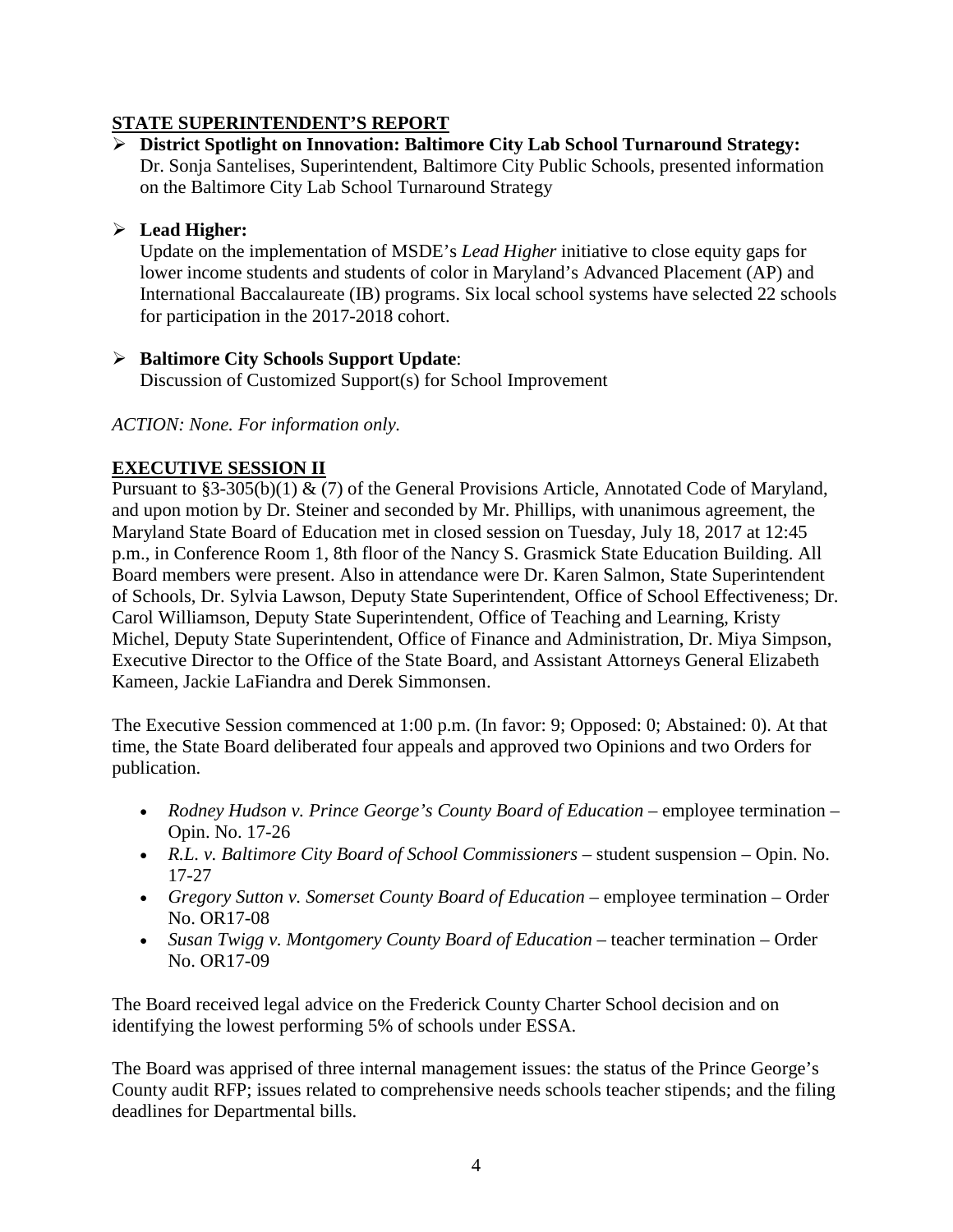The Executive Session ended at 1:55 p.m. at which time all staff left the meeting. The Board continued to meet to discuss the evaluation of the State Superintendent and Executive Director.

# **RECONVENE**

The meeting reconvened at 3:22 p.m.

# **STATE SUPERINTENDENT'S REPORT (CONT'D)**

# **Baltimore City Schools Support**

Update and discussion of Customized Support for School Improvement. A framework for systemic improvement, based on West Ed's Four Domains of Rapids School Improvement, was presented. This included: Turnaround Leadership, Talent Development, Instructional Transformation, and Culture Shift.

*ACTION: None. For information only.*

# **PUBLIC COMMENT**

President Smarick explained procedures by which the Board hears public comments. The following individual provided public comments:

 Cheri Crow, Right to Read Maryland - *Improving teacher education in reading instruction so that teachers have the knowledge and tools to teach reading effectively*

# **STATE BOARD MEMBER DISCUSSION AND UPDATE**

### **2018 State Board Meeting Dates**

President Smarick asked Board members to review the dates and provide any conflicts to Dr. Simpson. The Board will revisit the proposed dates at the August  $22<sup>nd</sup>$  meeting.

### **Committee Updates**

• *Mental Health Committee* – Ms. Iszard provided an update on the committee's latest meeting and said the committee is preparing to submit a report and recommendations to the State Board. Dr. Guyton reminded the Board of the origins of the committee and thanked the Board for its commitment to this issue as a priority. She also invited Board members to join the committee and/or attend future meetings.

### **Review of the August Board Agenda**

President Smarick presented the following tentative items for the August 22<sup>nd</sup> Board agenda for Board members input/feedback:

- Oral Argument
- ESSA Plan
- Approve 2018 State Board Meeting Dates
- Annual Capital Budget and Five-Year Capital Improvement Plan
- Persistently Dangerous and Probationary Status Schools
- Superintendent's Update
- State Board Reports and Planning
- Regulatory Actions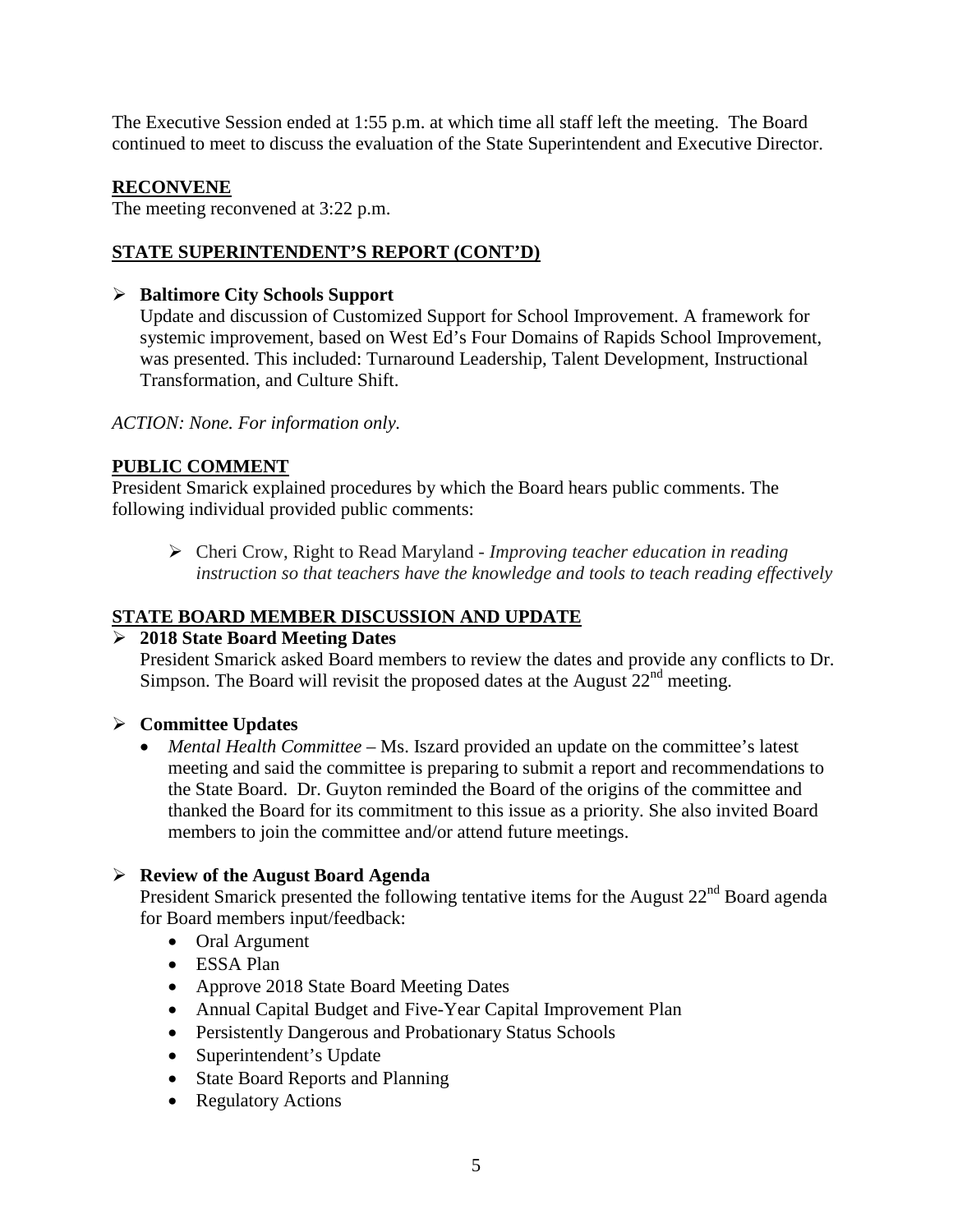Board members also inquired about future presentations/updates on the following:

- Teacher/Principal Evaluations
- Innovative Calendar Option
- "At-Risk" Definition(s)
- CREDO Study
- Teacher Recruitment, Induction, and Retention

*ACTION: None. For information only.*

#### **OPINIONS**

Ms. Kameen announced the following Opinions and Orders:

17-26 *Rodney Hudson v. Prince George's County Board of Education –* employee termination (affirmed the local board's decision)

17-27 *R.L. v. Baltimore City Board of School Commissioners –* student suspension (directed local board to do a specific action)

OR17-08 *Gregory Sutton v. Somerset County Board of Education –* employee termination (stayed pending a court decision)

OR17-09 *Susan Twigg v. Montgomery County Board of Education –* teacher termination (dismissed)

#### **ADJOURNMENT**

With no further business before the Board, the meeting adjourned at 4:30 p.m.

Respectfully submitted,

Karen B. Salmon, Ph.D. Secretary/Treasurer

Date: August 22, 2017

*The information included here provides a summary of the agenda items presented and actions taken during the meeting of the Maryland State Board of Education. The audio recordings of the meetings are the official record of the meetings and can be located at:<http://www.marylandpublicschools.org/stateboard/Pages/Meetings-2017.aspx>*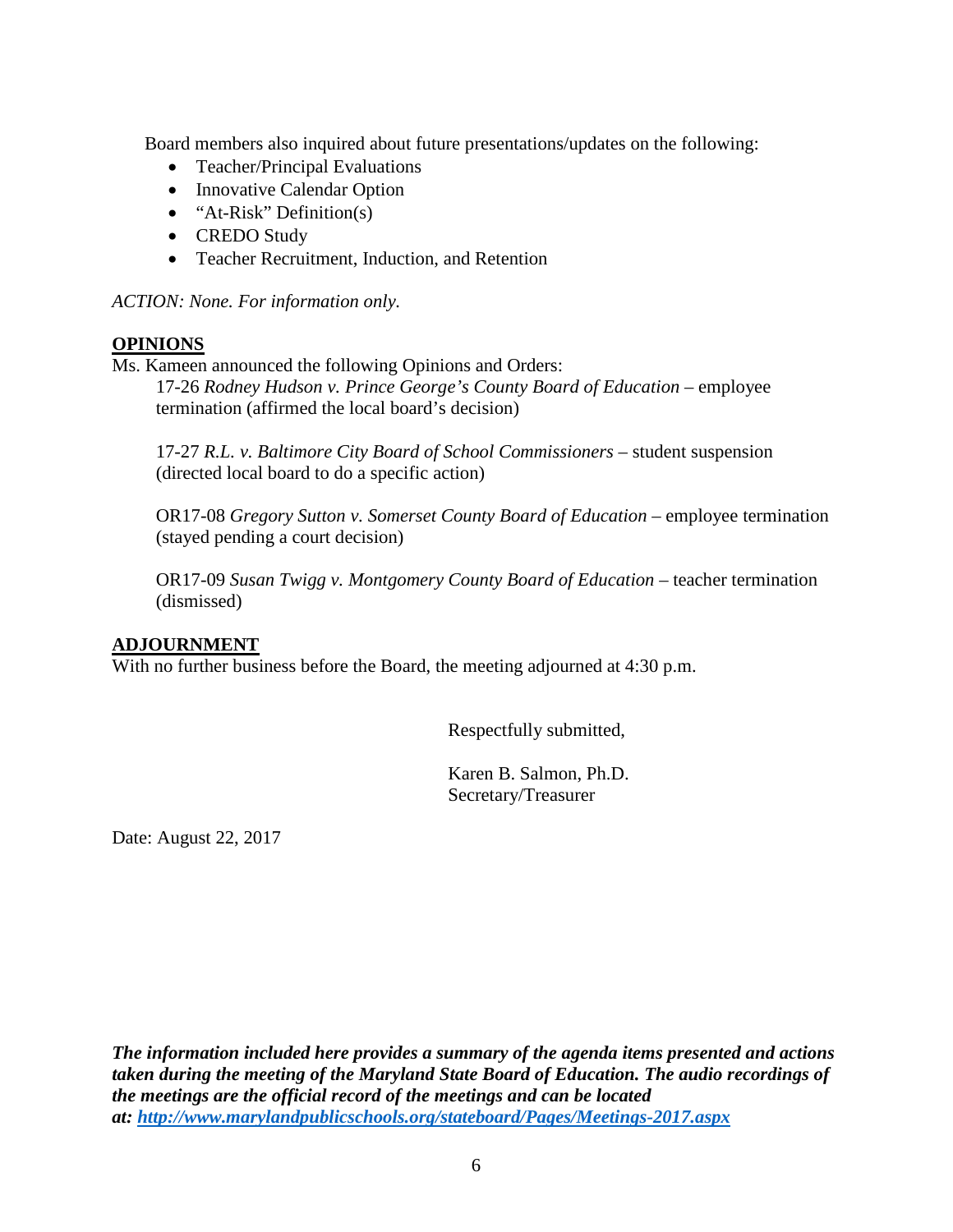# **MARYLAND STATE BOARD OF EDUCATION**

#### **PRESIDING OFFICER'S WRITTEN STATEMENT FOR CLOSING A MEETING ("CLOSING STATEMENT") UNDER OPEN MEETINGS ACT (General Provisions Article § 3-305)**

1. Recorded vote to close the meeting.

Date: July 18, 2017 Time: 9:08 a.m. Location: 200 West Baltimore Street, Baltimore, MD 21201 Motion to close meeting made by: Ms. Stephanie Iszard Seconded by: Dr. Chester Finn Members in favor: 9 Opposed: 0 Abstaining: 0 Absent: 0

2. The meeting was closed under authority of Section 3-305(b) of the General Provisions Article of the Annotated Code of Maryland (check all provisions that apply). This meeting will be closed under General Provision Art. § 3-305(b) only.

| ☑      |    | To discuss: (i) the appointment, employment, assignment, promotion, discipline, demotion,                  |
|--------|----|------------------------------------------------------------------------------------------------------------|
|        |    | compensation, removal, resignation, or performance evaluation of appointees, employees, or officials       |
|        |    | over whom this public body has jurisdiction; or (ii) any other personnel matter that affects one or        |
|        |    | more specific individuals.                                                                                 |
| □      | 2. | To protect the privacy or reputation of individuals concerning a matter not related to public business.    |
| □      | 3. | To consider the acquisition of real property for a public purpose and matters directly related thereto.    |
| □      | 4. | To consider a matter that concerns the proposal for a business or industrial organization to locate,       |
|        |    | expand, or remain in the State.                                                                            |
| □      |    | 5. To consider the investment of public funds.                                                             |
| $\Box$ | 6. | To consider the marketing of public securities.                                                            |
| $\Box$ | 7. | To consult with counsel to obtain legal advice.                                                            |
| $\Box$ | 8. | To consult with staff, consultants, or other individuals about pending or potential litigation.            |
| □      | 9. | To conduct collective bargaining negotiations or consider matters that relate to the negotiations.         |
| п      |    | 10. To discuss public security, if the public body determines that public discussion would constitute a    |
|        |    | risk to the public or to public security, including: (i) the deployment of fire and police services and    |
|        |    | staff; and (ii) the development and implementation of emergency plans.                                     |
| □      |    | 11. To prepare, administer, or grade a scholastic, licensing, or qualifying examination.                   |
| □      |    | 12. To conduct or discuss an investigative proceeding on actual or possible criminal conduct.              |
| □      |    | 13. To comply with a specific constitutional, statutory, or judicially imposed requirement that prevents   |
|        |    | public disclosures about a particular proceeding or matter.                                                |
| □      |    | 14. Before a contract is awarded or bids are opened, to discuss a matter directly related to a negotiating |
|        |    | strategy or the contents of a bid or proposal, if public discussion or disclosure would adversely impact   |

- the ability of the public body to participate in the competitive bidding or proposal process.
- 3. For each provision checked above, disclosure of the topic to be discussed and the public body's reason for discussing that topic in closed session.

| Citation (insert # | Topic                     | Reason for closed-session discussion to topic |
|--------------------|---------------------------|-----------------------------------------------|
| from above)        |                           |                                               |
| $$3-305(b) (1)$    | Internal Board Management | Election of Officers                          |

4. This statement is made by Andrew R. Smarick, Presiding Officer.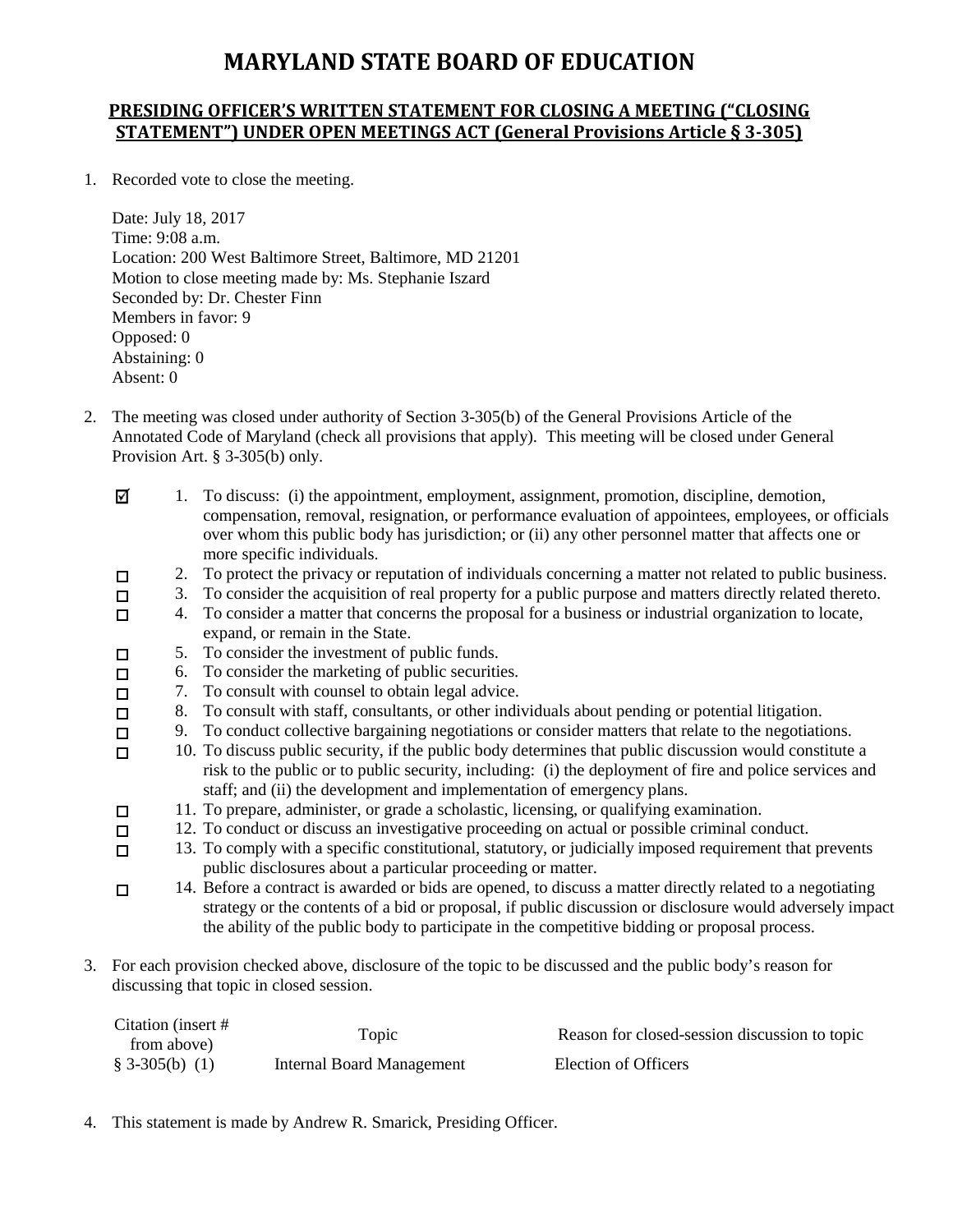# **MARYLAND STATE BOARD OF EDUCATION**

#### **PRESIDING OFFICER'S WRITTEN STATEMENT FOR CLOSING A MEETING ("CLOSING STATEMENT") UNDER OPEN MEETINGS ACT (General Provisions Article § 3-305)**

- 1. Recorded vote to close the meeting. Date: July 18, 2017 Time: 1:00 p.m. Location: 200 West Baltimore Street, Baltimore, MD 21201 Motion to close meeting made by: Dr. David Steiner Seconded by: Mr. Michael Phillips Members in favor: 9 Opposed: 0 Abstaining: 0 Absent: 0
- 2. The meeting was closed under authority of Section 3-305(b) of the General Provisions Article of the Annotated Code of Maryland (check all provisions that apply). This meeting will be closed under General Provision Art. § 3-305(b) only.
	- ☑ 1. To discuss: (i) the appointment, employment, assignment, promotion, discipline, demotion, compensation, removal, resignation, or performance evaluation of appointees, employees, or officials over whom this public body has jurisdiction; or (ii) any other personnel matter that affects one or more specific individuals.  $\Box$ 2. To protect the privacy or reputation of individuals concerning a matter not related to public business. 3. To consider the acquisition of real property for a public purpose and matters directly related thereto.  $\Box$ 4. To consider a matter that concerns the proposal for a business or industrial organization to locate,  $\Box$ expand, or remain in the State. 5. To consider the investment of public funds.  $\Box$ 6. To consider the marketing of public securities.  $\Box$ 7. To consult with counsel to obtain legal advice. ☑ 8. To consult with staff, consultants, or other individuals about pending or potential litigation.  $\Box$ 9. To conduct collective bargaining negotiations or consider matters that relate to the negotiations.  $\Box$ 10. To discuss public security, if the public body determines that public discussion would constitute a  $\Box$ risk to the public or to public security, including: (i) the deployment of fire and police services and staff; and (ii) the development and implementation of emergency plans. 11. To prepare, administer, or grade a scholastic, licensing, or qualifying examination.  $\Box$ 12. To conduct or discuss an investigative proceeding on actual or possible criminal conduct.  $\Box$ 13. To comply with a specific constitutional, statutory, or judicially imposed requirement that prevents  $\Box$ public disclosures about a particular proceeding or matter. 14. Before a contract is awarded or bids are opened, to discuss a matter directly related to a negotiating  $\Box$ strategy or the contents of a bid or proposal, if public discussion or disclosure would adversely impact the ability of the public body to participate in the competitive bidding or proposal process.
- 3. For each provision checked above, disclosure of the topic to be discussed and the public body's reason for discussing that topic in closed session.

| Citation (insert #<br>from above) | Topic                            | Reason for closed-session discussion to topic     |
|-----------------------------------|----------------------------------|---------------------------------------------------|
| $$3-305(b) (1)$                   | <b>Internal Board Management</b> | Update on PG County RFP; definition of            |
|                                   |                                  | comprehensive needs schools; deadline for         |
|                                   |                                  | Department Bills; and employee evaluations.       |
| $$3-305(b) (7)$                   | Legal Advice                     | Obtained legal advice on legal appeals and lowest |
|                                   |                                  | performing schools.                               |

4. This statement is made by Andrew R. Smarick, Presiding Officer.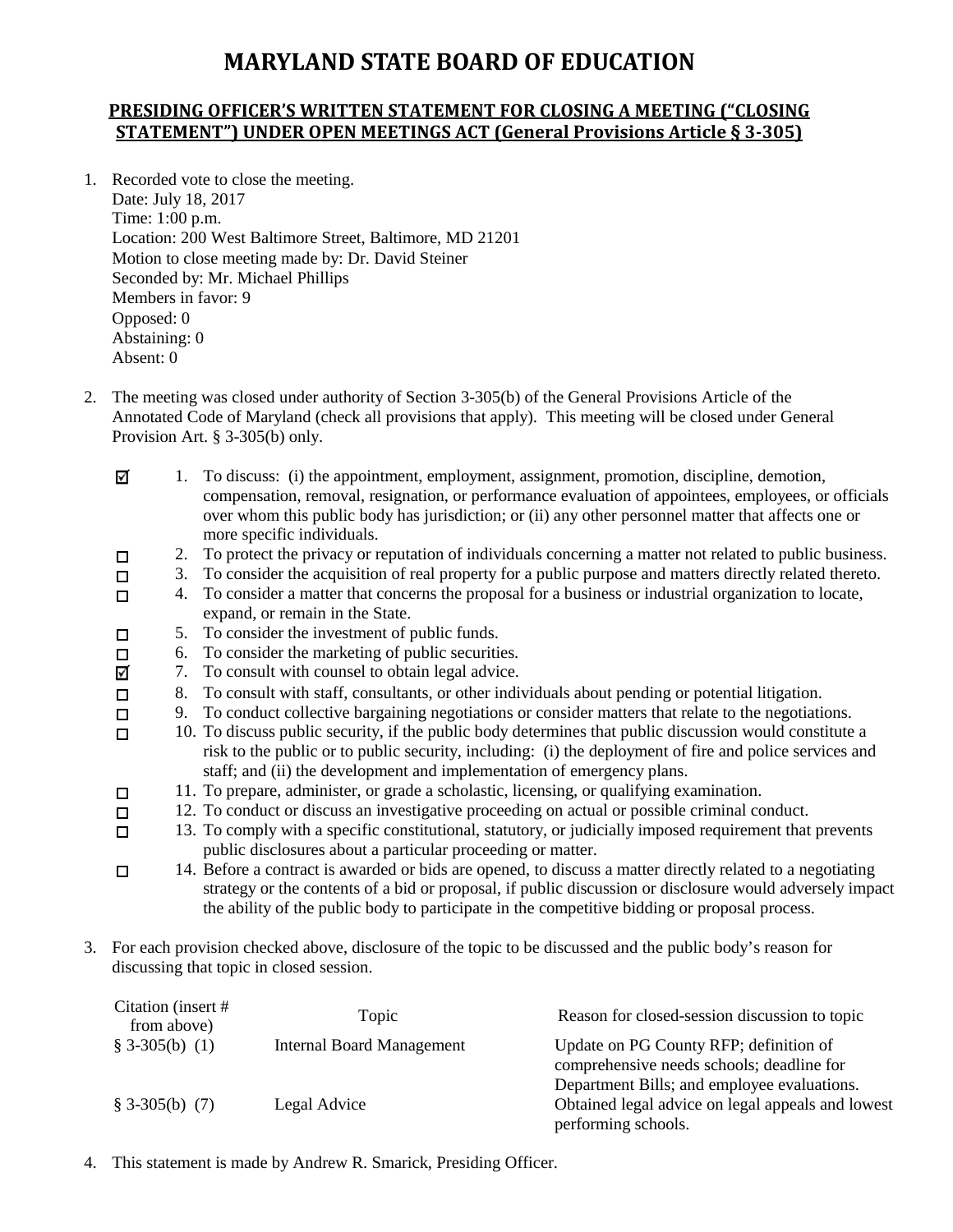# **MARYLAND STATE DEPARTMENT OF EDUCATION PERSONNEL APPROVALS FOR THE July 25, 2017 BOARD MEETING**

# **I. Appointments Grade 19 and above:**

| <b>NAME</b>                          | <b>POSITION</b>                                                                          | <b>SALARY</b><br><b>GRADE</b> | <b>DIVISION/OFFICE</b>                                                                                                        | <b>DATE OF</b><br><b>APPOINTMENT</b> |
|--------------------------------------|------------------------------------------------------------------------------------------|-------------------------------|-------------------------------------------------------------------------------------------------------------------------------|--------------------------------------|
| Eccles, Robert W.                    | Education Program Specialist II, Teacher<br><b>Education Program Approval Specialist</b> | 22                            | Office of School Effectiveness, Division of<br>Educator Effectiveness - Teacher Education<br>Program Approval                 | <b>TBD</b>                           |
| II. Appointments Grade 18 and below: |                                                                                          |                               |                                                                                                                               |                                      |
| <b>NAME</b>                          | <b>POSITION</b>                                                                          | <b>SALARY</b><br><b>GRADE</b> | <b>DIVISION/OFFICE</b>                                                                                                        | <b>DATE OF</b><br><b>APPOINTMENT</b> |
| Dodson, Michael O.                   | Principal                                                                                | <b>IEPP</b>                   | Office of School Effectiveness, Juvenile<br><b>Services Education System</b>                                                  | July 05, 2017                        |
| McCarden, Catherine N.               | <b>Fiscal Services Officer I</b>                                                         | 16                            | Office of School Effectiveness, Juvenile<br><b>Services Education System</b>                                                  | July 19, 2017                        |
| Smith, Julie R.                      | Human Resources Officer I-Talent<br>Acquisition                                          | 15                            | Office of Finance and Administration, Office<br>of Human Resources, Staff Employment                                          | July 19, 2017                        |
| III. Other Actions: Promotional      |                                                                                          |                               |                                                                                                                               |                                      |
| <b>NAME</b>                          | <b>POSITION</b>                                                                          | <b>SALARY</b><br><b>GRADE</b> | <b>DIVISION/OFFICE</b>                                                                                                        | <b>DATE OF</b><br><b>APPOINTMENT</b> |
| Dwyer, June B.                       | Program Manager II (Chief of the<br>Administrative Services & Procurement                | 20                            | Office of Finance and Administration,<br>Division of Business Services, Chief of the<br><b>Administrative Services Branch</b> | <b>TBD</b>                           |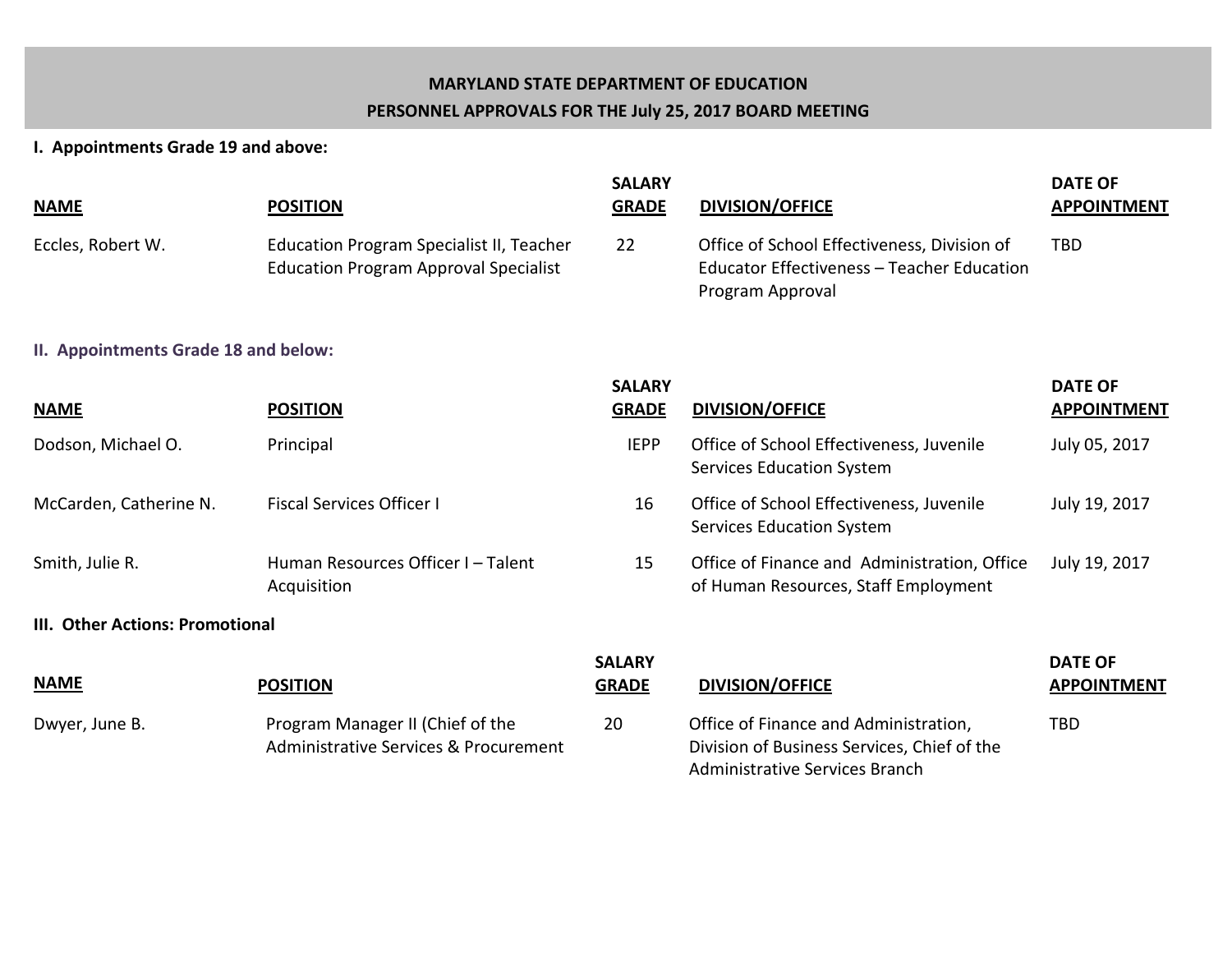

### July 25, 2017

# BOARD LIST

The following professional appointment is submitted for approval by the State Board of Education:

| Name:                                        | Robert Williams Eccles                                                            |
|----------------------------------------------|-----------------------------------------------------------------------------------|
| <b>Position:</b>                             | Education Program Specialist II, Teacher Education Program<br>Approval Specialist |
| Division:                                    | Education Effectiveness – Teacher Education Program Approval                      |
| <b>Salary Grade:</b><br><b>Salary Range:</b> | 22<br>$$64,608 - $103,743$                                                        |
| <b>Effective Date:</b>                       | TBD                                                                               |

# **JOB REQUIREMENTS**:

### **EDUCATION:**

A Master's Degree or equivalent 36 post baccalaureate credit hours of course work in Education, Educational Administration/Supervision or related field.

### **EXPERIENCE:**

Five years of professional teaching, staff development or administrative work in or affiliated with professional teacher education programs, nonpublic schools or local school systems human resources; experience that includes working with institutions of higher education on program approval issues and local school system certification is desirable.

### **DESCRIPTION:**

This is a professional position is responsible for providing coordination and technical assistance to institutions of higher education, local school systems, and nonpublic schools to ensure that teacher education programs and teacher certification conform to statutory requirements of the Code of Maryland Regulations.

[www.MarylandPublicSchools.org](http://www.marylandpublicschools.org/)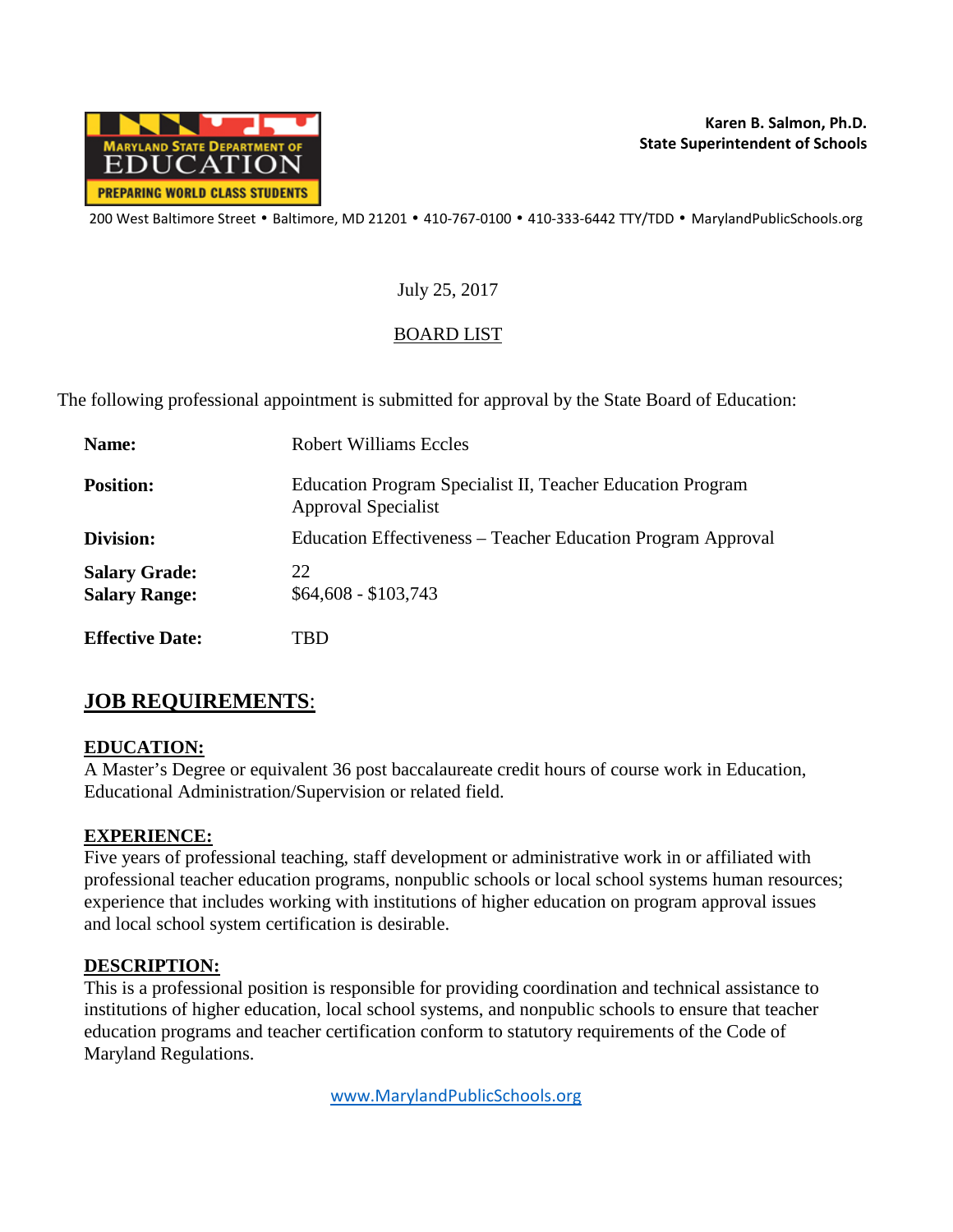Robert W. Eccles Page Two

### **QUALIFICATIONS:**

#### **Education:**

University of Pennsylvania (Philadelphia, Pennsylvania) 2010 - Master's Degree in Education Policy Northwestern University (Evanston, Illinois) 2003 - Bachelor's Degree in History

#### **Experience:**

Coppin State University (Baltimore, Maryland)

2013 – Present: Director of Teacher Education Advisement & Rentention Center

2011 – 2013: Pre-advisement Coordinator, School of Education

# **EMPLOYMENT STATUS:**

New Hire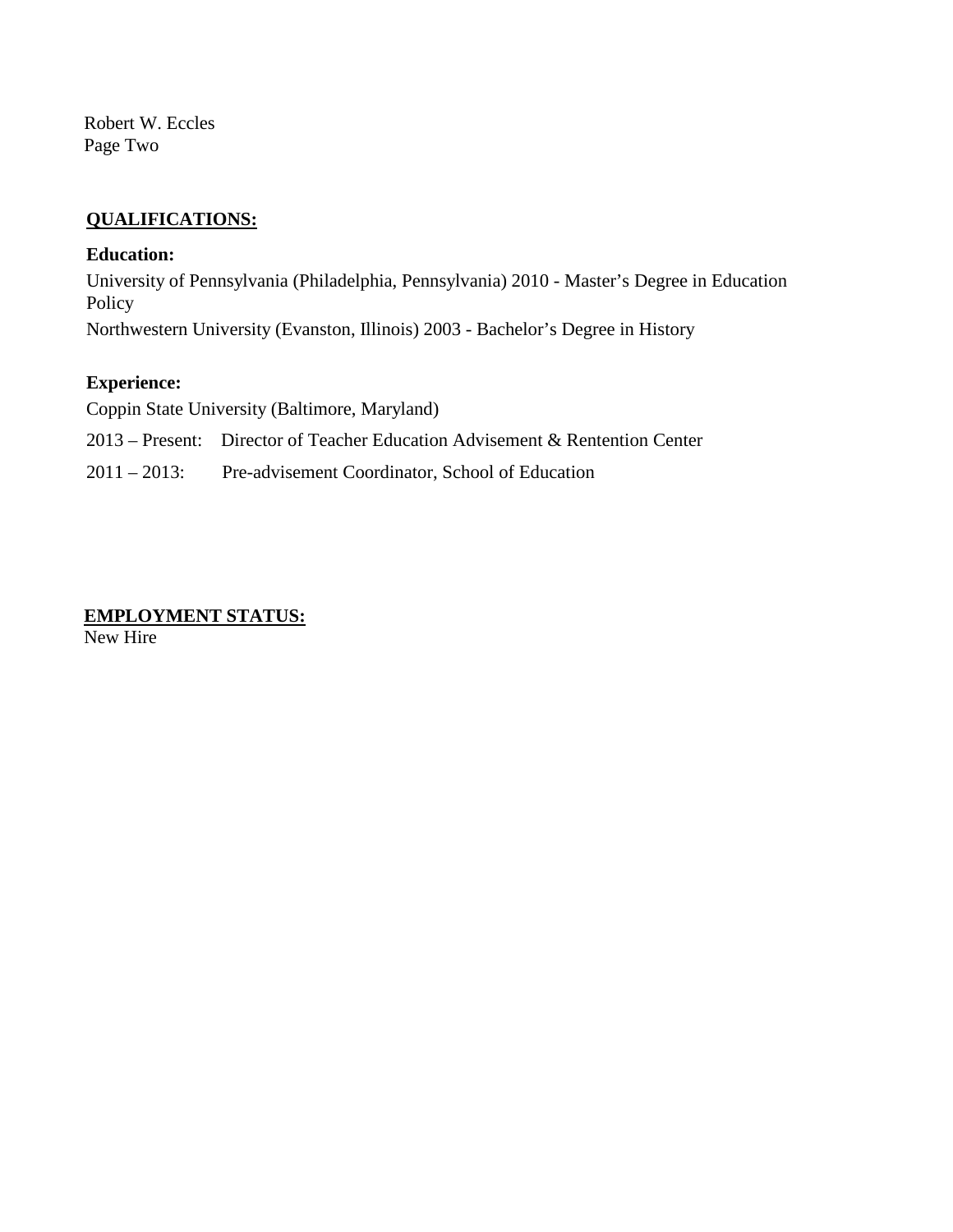

### July 25, 2017

# BOARD LIST

The following professional appointment is submitted for approval by the State Board of Education:

| Name:                                        | June B. Dwyer                                                            |
|----------------------------------------------|--------------------------------------------------------------------------|
| <b>Position:</b>                             | Program Manager II (Chief of the Administrative Services<br>Procurement) |
| Division:                                    | <b>Business Services</b>                                                 |
| <b>Salary Grade:</b><br><b>Salary Range:</b> | 20<br>$$56,743 - $91,107$                                                |
| <b>Effective Date:</b>                       | FBD                                                                      |

# **JOB REQUIREMENTS**:

### **EDUCATION:**

A Bachelor's Degree from an accredited college or university in Business Administration, Finance, Accounting, or a related area. Master's Degree is a plus.

### **EXPERIENCE:**

Three (3) years of professional experience with coordinating procurement, contract administration, and /or related administrative services. Management and /or supervisory experience desired.

### **DESCRIPTION:**

This is a professional position serving as the Chief of the Administrative Services Branch responsible for providing management and leadership of procurement and support services related to the agency's procurement of commodities and services, and the provision of mail distribution, duplication, and other support services to the agency.

www.MarylandPublicSchools.org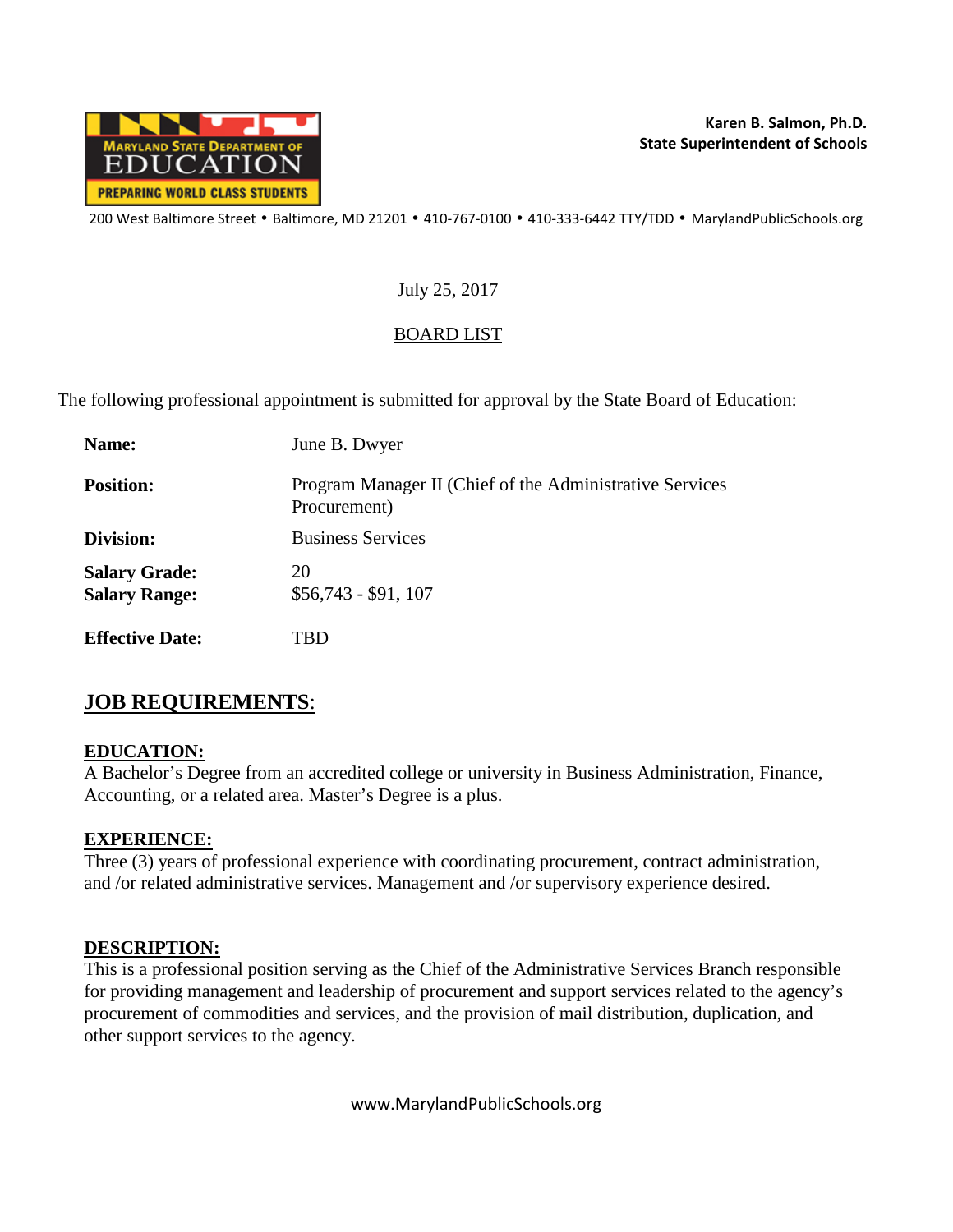June B. Dwyer Page Two

#### **QUALIFICATIONS:**

#### **Education:**

Drexel University (Philadelphia, Pennsylvania) 1984 - Bachelor's Degree in Design and Merchandising

#### **Experience:**

Maryland State Department of Education (Baltimore, Maryland)

2015 – Present: Agency Procurement Supervisor

2011 - 2015: Agency Procurement Specialist II

JCB Unicom (Crofton, Maryland)

2005 – 2010: Operations Manager

Smithsonian Business Ventures (Washington, DC)

2002 – 2005: Merchandise Planner, Museum Store

Smithsonian Institution (Washington, DC)

1995 – 2002: Assistant Buyer, Museum Stores

#### **EMPLOYMENT STATUS:**

**Promotional**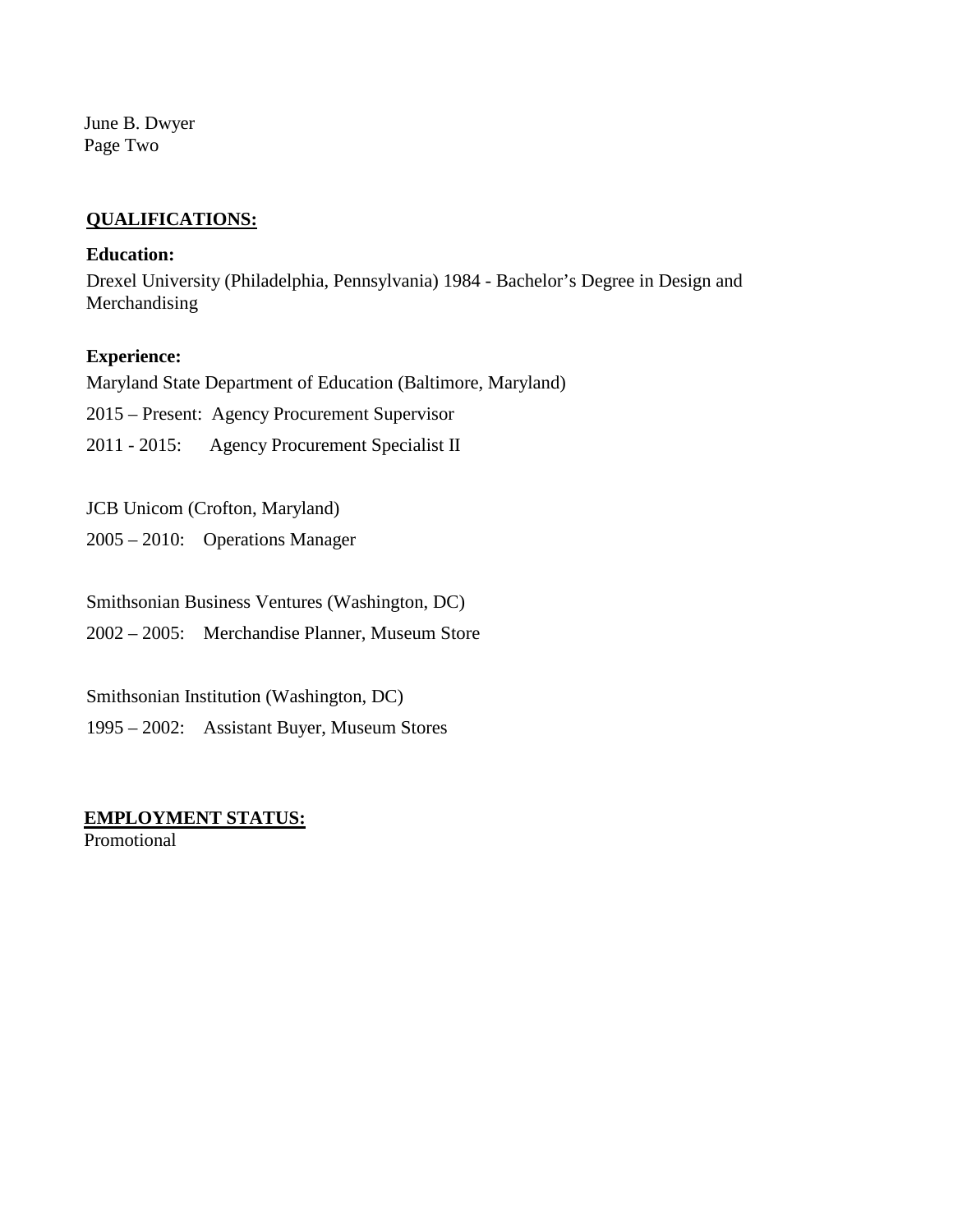# **MARYLAND STATE DEPARTMENT OF EDUCATION PERSONNEL APPROVALS FOR THE July 25, 2017 BOARD MEETING**

**I. Appointments Grade 19 and above:**

| <b>NAME</b>                          | <b>POSITION</b>                                                                    | <b>SALARY</b><br><b>GRADE</b> | <b>DIVISION/OFFICE</b>                                                                         | <b>DATE OF</b><br><b>APPOINTMENT</b> |
|--------------------------------------|------------------------------------------------------------------------------------|-------------------------------|------------------------------------------------------------------------------------------------|--------------------------------------|
| Belton, Nicassia R.                  | Education Program Specialist II, Career &<br>Technology Accountability Coordinator | 22                            | Office of the Deputy for Teaching and<br>Learning, Division of Career and College<br>Readiness | TBD                                  |
| II. Appointments Grade 18 and below: |                                                                                    |                               |                                                                                                |                                      |
| <b>NAME</b>                          | <b>POSITION</b>                                                                    | <b>SALARY</b><br><b>GRADE</b> | <b>DIVISION/OFFICE</b>                                                                         | <b>DATE OF</b><br><b>APPOINTMENT</b> |

**III. Other Actions: Promotional** 

|             |                 | <b>SALARY</b> |                        | <b>DATE OF</b>     |
|-------------|-----------------|---------------|------------------------|--------------------|
| <b>NAME</b> | <b>POSITION</b> | <b>GRADE</b>  | <b>DIVISION/OFFICE</b> | <b>APPOINTMENT</b> |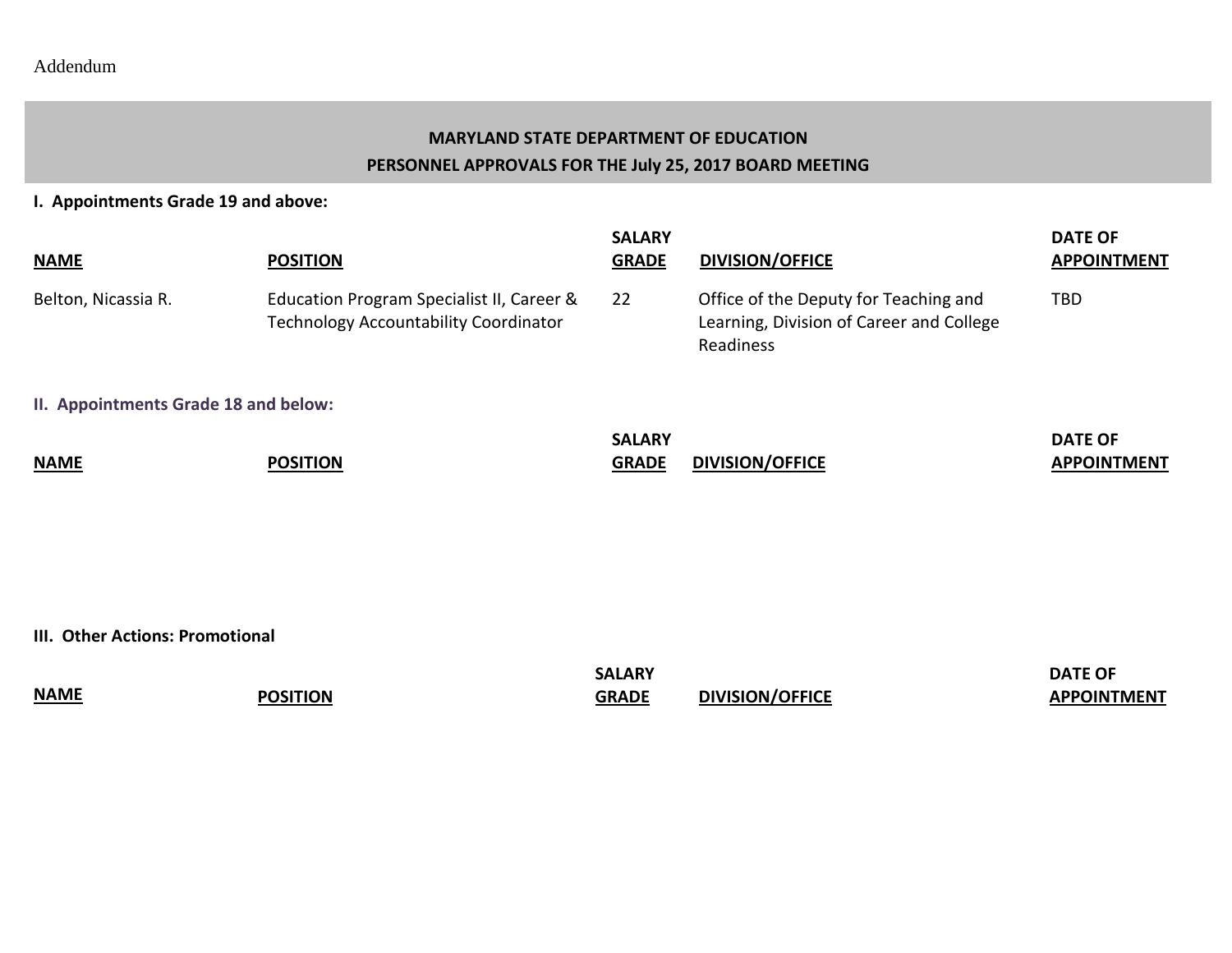

### July 25, 2017

# BOARD LIST

The following professional appointment is submitted for approval by the State Board of Education:

| Name:                                        | Nicassia R. Belton                                                                        |
|----------------------------------------------|-------------------------------------------------------------------------------------------|
| <b>Position:</b>                             | Education Program Specialist II, Career & Technology<br><b>Accountability Coordinator</b> |
| Division:                                    | Career and College Readiness                                                              |
| <b>Salary Grade:</b><br><b>Salary Range:</b> | 22<br>$$64,608 - $94,335$                                                                 |
| <b>Effective Date:</b>                       | `BD                                                                                       |

# **JOB REQUIREMENTS**:

### **EDUCATION:**

Master's Degree or equivalent 36 credit hours of post baccalaureate course work in Education, Educational Administration/Supervision, Public Administration, Information Management Systems, or in any related field.

**EXPERIENCE:** Five (5) years of professional administrative, accountability or teaching experience in or affiliated with an education program including two (2) years of experience in coordinating or administering an education program or service directly related to the position. Experience with business intelligence software and/or Excel desired; administrative experience in an area related to accountability, information management, or a related field is preferred.

### **DESCRIPTION:**

This is a professional position serving as the lead technical expert responsible for administering, managing, and monitoring the state Career and Technology Education (CTE) Accountability System and for providing leadership and coordination to Maryland school systems and community colleges regarding performance management and accountability.

[www.MarylandPublicSchools.org](http://www.marylandpublicschools.org/)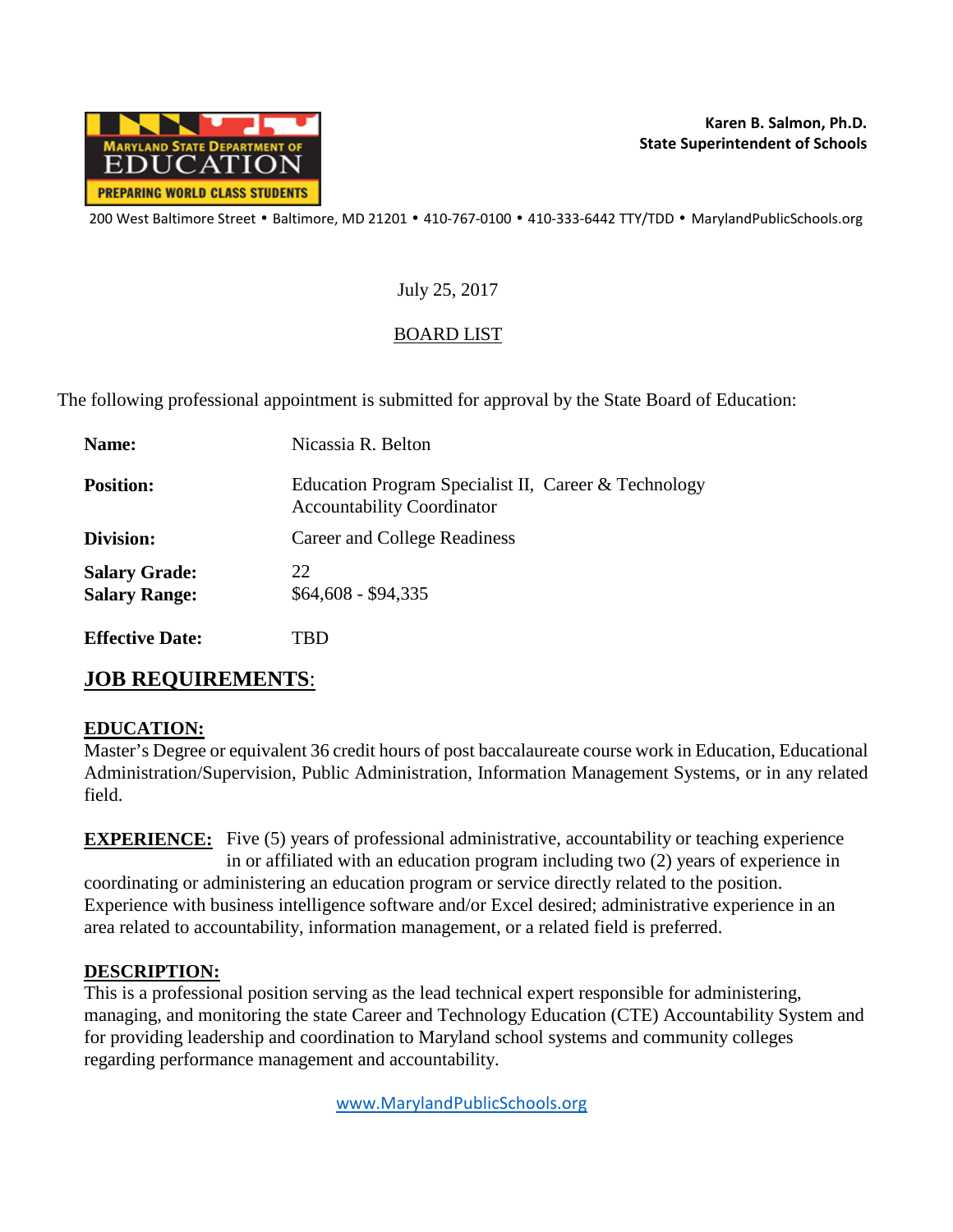Nicassia R. Belton Page Two

### **QUALIFICATIONS:**

#### **Education:**

Purdue University (West Lafayette, In) 2006 - Master's Degree with Mathematics Morgan State University (Baltimore, Maryland) 2003 – Bachelor's Degree in Mathematics with a concentration in Statistics

#### **Experience:**

University of Maryland (University of Maryland, Maryland) 2015 – Present: Associate Director of Pre-College Programs

The Career Adviser, LLC (Baltimore, Maryland) 2015 – Present: CEO, Founder and Lead Consultant

International Association of Black Actuaries (IABA) (Windsor, CT) 2009 – Present: Chair of Education Committee

Morgan State University (Baltimore, Maryland)

2008 – 2014: Director of Actuarial Science Program

2009 – 2014: Director of Summer Academy of Math and Science (SAMS) Program

2012 – 2014: Director of Summer Training Academy in Robotics and Cyber Security Program

2008 – 2013: Coordinator of School of Computer Mathematical and Natural Science High School Outreach Initiatives

#### **EMPLOYMENT STATUS:** New Hire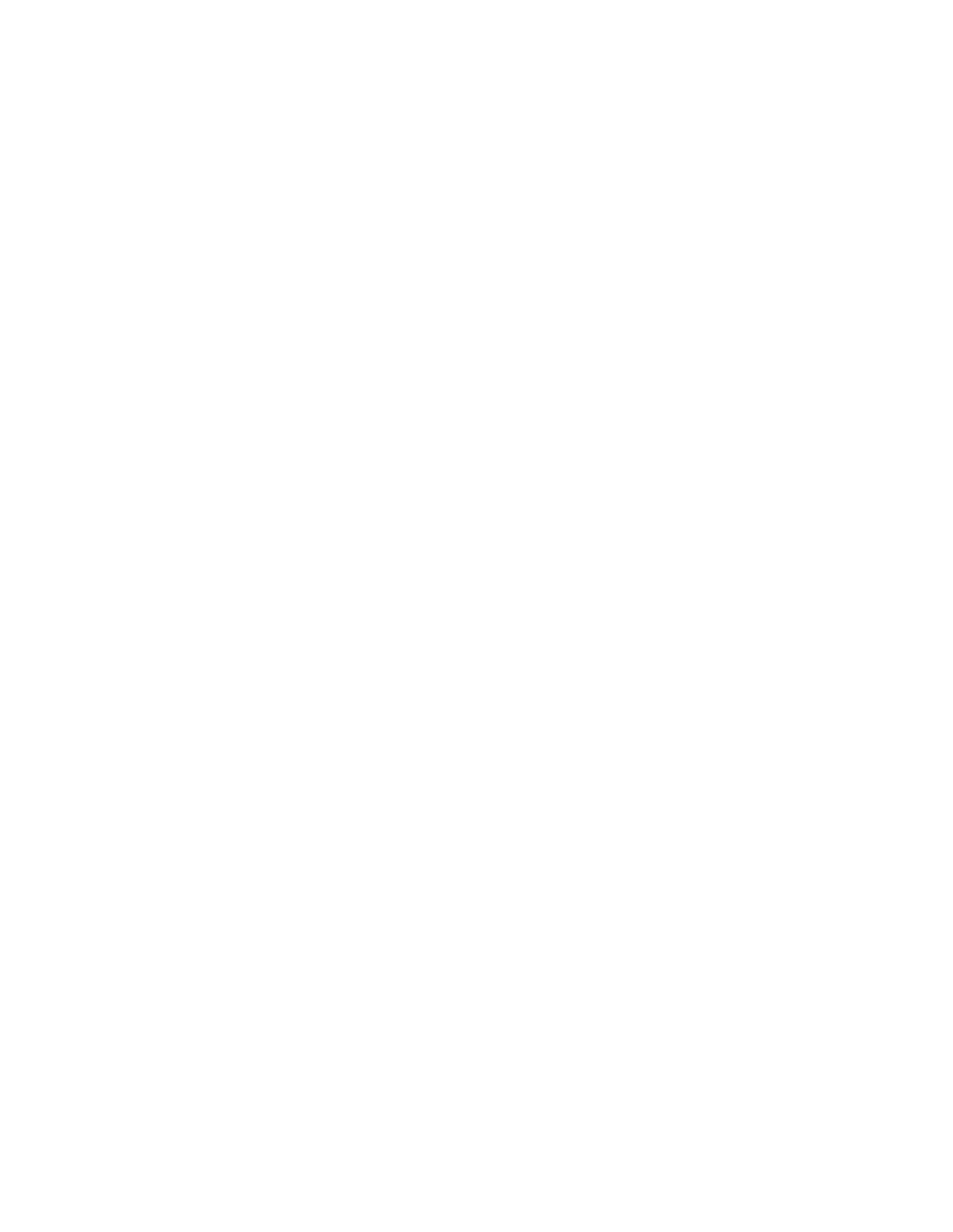# **MARYLAND STATE DEPARTMENT OF EDUCATION PERSONNEL APPROVALS FOR THE July 18, 2017 BOARD MEETING**

#### **I. Appointments Grade 19 and above:**

| <b>NAME</b>                          | <b>POSITION</b>                                                                                    | <b>SALARY</b><br><b>GRADE</b> | <b>DIVISION/OFFICE</b>                                                                              | <b>DATE OF</b><br><b>APPOINTMENT</b> |
|--------------------------------------|----------------------------------------------------------------------------------------------------|-------------------------------|-----------------------------------------------------------------------------------------------------|--------------------------------------|
| Sprankle, Marcia A.                  | Education Program Manager II, Director,<br>Program Improvement and Family Support<br><b>Branch</b> | 24                            | Office of the Deputy for School<br>Effectiveness, Division of Student, Family<br>and School Support | TBD                                  |
| II. Appointments Grade 18 and below: |                                                                                                    |                               |                                                                                                     |                                      |
| <b>NAME</b>                          | <b>POSITION</b>                                                                                    | <b>SALARY</b><br><b>GRADE</b> | <b>DIVISION/OFFICE</b>                                                                              | <b>DATE OF</b><br><b>APPOINTMENT</b> |

**III. Other Actions: Promotional** 

|             |                 | <b>SALARY</b> |                        | <b>DATE OF</b>     |
|-------------|-----------------|---------------|------------------------|--------------------|
| <b>NAME</b> | <b>POSITION</b> | <b>GRADE</b>  | <b>DIVISION/OFFICE</b> | <b>APPOINTMENT</b> |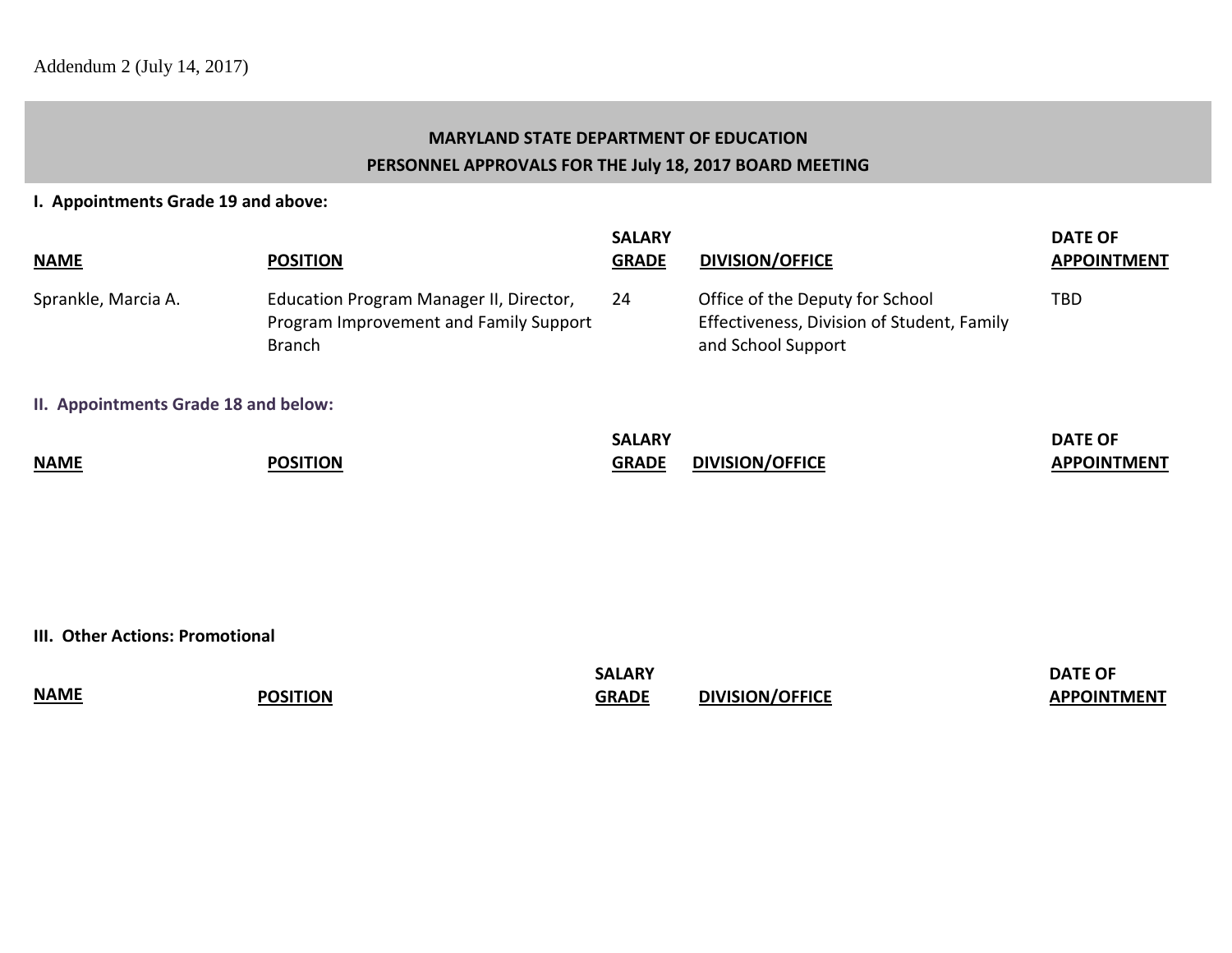

### July 18, 2017

### BOARD LIST

The following professional appointment is submitted for approval by the State Board of Education:

| Name:                  | Marcia A. Sprankle                                                                              |
|------------------------|-------------------------------------------------------------------------------------------------|
| <b>Position:</b>       | Education Program Manager II, Director, Program Improvement and<br><b>Family Support Branch</b> |
| Division:              | Student, Family, and School Support                                                             |
| <b>Salary Grade:</b>   | State Grade: 24<br>Annual Salary Range: \$73,612 - \$118,197                                    |
| <b>Effective Date:</b> | TBD                                                                                             |

# **JOB REQUIREMENTS**:

### **EDUCATION:**

Master's Degree or equivalent 36 credit hours of post baccalaureate course work in Education, Educational Administration/Supervision, or in any related field.

### **EXPERIENCE:**

Six (6) years of professional experience in coordinating or administering education programs or services, including one year of experience supervising professional education program staff.

### **DESCRIPTION:**

This is a professional position serving as Branch Chief, responsible for providing direction, leadership and supervision for administering federal and state programs designed to promote improved academic achievement in schools that serve low-income children.